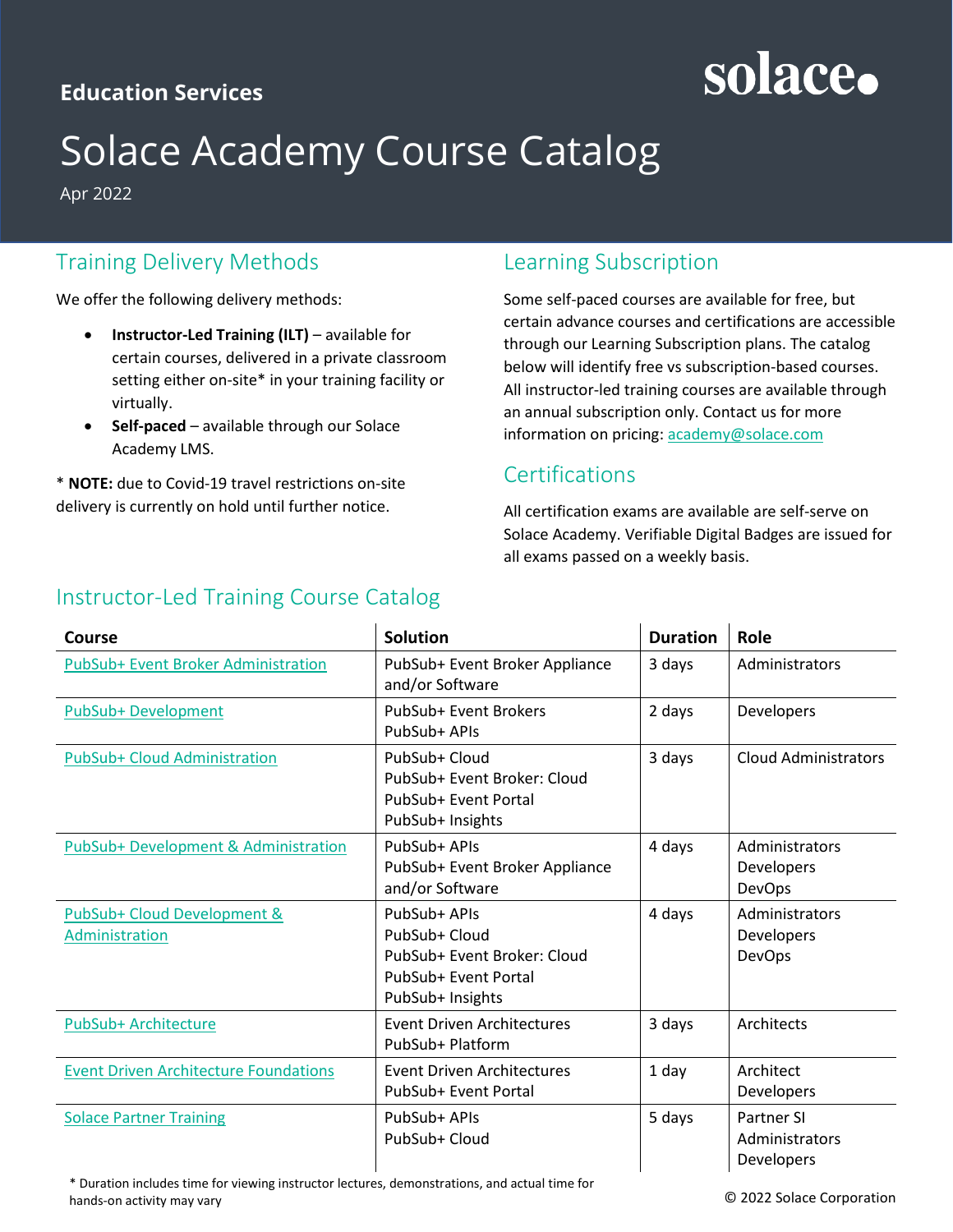PubSub+ Event Broker: Cloud and Software PubSub+ Event Portal PubSub+ Insights Integration and Connectors

## Self-Paced Course Free Catalog

| Course                                                        | <b>Solution</b>                                                                                     | <b>Duration</b> | Role                                                 |
|---------------------------------------------------------------|-----------------------------------------------------------------------------------------------------|-----------------|------------------------------------------------------|
| <b>Solace Essentials</b>                                      | PubSub+ Event Broker: Cloud and<br>Software<br>PubSub+ Event Portal                                 | 2 hours         | Administrators<br><b>Developers</b><br><b>DevOps</b> |
| Be Event Driven                                               | N/A                                                                                                 | 40 mins         | All                                                  |
| PubSub+ Event Broker Key Features                             | PubSub+ Event Broker                                                                                | 40 mins         | All                                                  |
| Solace Background & Use Cases                                 | N/A                                                                                                 | 6 mins          | All                                                  |
| Battleship over PubSub+                                       | PubSub+ APIs (JavaScript, Java)<br>PubSub+ Event Broker: Cloud &<br>Software<br>Spring Cloud Stream | 2 hours         | <b>Developers</b>                                    |
| <b>Fundamentals of Solace Development</b>                     | PubSub+ APIs (JavaScript, Java)<br>PubSub+ Event Broker: Software                                   | 1.5 hours       | <b>Developers</b>                                    |
| How to Build an Event Mesh with Solace<br>PubSub+             | PubSub+ Event Broker: Cloud &<br>Software                                                           | 10 mins         | Administrators<br><b>Developers</b>                  |
| A Walk Through the Journey of<br><b>Microservices</b>         | <b>Event Driven Microservices</b>                                                                   | 1 hour          | Architects<br><b>Developers</b>                      |
| Solace PubSub+ MuleSoft Connector -<br><b>Getting Started</b> | PubSub+ Connectors, MuleSoft                                                                        | 30 mins         | <b>Developers</b>                                    |
| Solace PubSub+ Boomi Connector - Getting<br>Started           | PubSub+ Connectors, Boomi                                                                           | 1 hour          | <b>Developers</b>                                    |

## Self-Paced Course Subscription Catalog

| Course                              | <b>Solution</b>                                    | <b>Duration</b> | Role                            |
|-------------------------------------|----------------------------------------------------|-----------------|---------------------------------|
| PubSub+ Event Broker Administration | PubSub+ Event Broker: Software &<br>Appliance      | 24 hours        | Administrators<br><b>DevOps</b> |
| <b>Monitoring with Solace</b>       | PubSub+ Monitor, PubSub+<br>Insights, SEMP, Syslog | 1 hour          | Administrators<br><b>DevOps</b> |
| PubSub+ Cloud Account Management    | PubSub+ Cloud                                      | 1.5 hours       | Administrators                  |
| PubSub+ Cloud Service Management    | PubSub+ Cloud Cluster Manager                      | 2.5 hours       | DevOps<br><b>Developers</b>     |
| PubSub+ Cloud Mesh Management       | PubSub+ Cloud Mesh Manager                         | 2.5 hours       | <b>DevOps</b>                   |

\* Duration includes time for viewing instructor lectures, demonstrations, and actual time for hands-on activity may vary

© 2022 Solace Corporation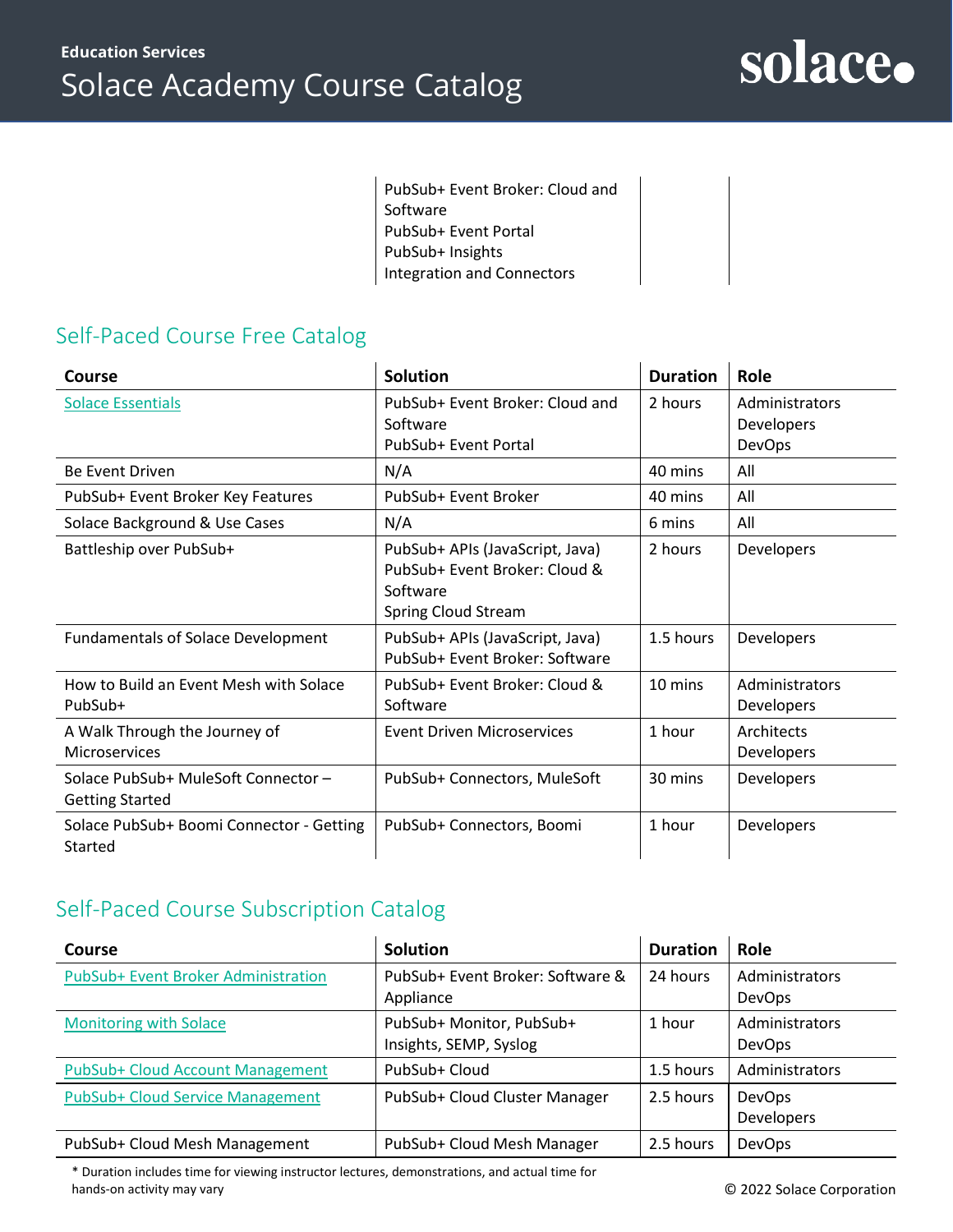

Administrators

|                                        |                        | <b>Developers</b>                      |
|----------------------------------------|------------------------|----------------------------------------|
| <b>Coming Soon</b>                     |                        |                                        |
| Become a PubSub+ Cloud Insights expert | PubSub+ Cloud Insights | <b>DevOps</b><br><b>Administrators</b> |

## Certification Catalog

F – Free self-serve; S – Accessible through a learning subscription

| <b>Certification</b>                                   | <b>Solution</b>                                                   | Level        | Cost | Role                                                                       |
|--------------------------------------------------------|-------------------------------------------------------------------|--------------|------|----------------------------------------------------------------------------|
| <b>Solace Certified Solutions</b><br>Consultant        | PubSub+ Event Broker: Software<br>& Cloud<br>PubSub+ Event Portal | Foundational | F    | <b>Partner SI</b><br>Consultants<br>Administrators<br>Developers<br>DevOps |
| Solace Certified Event Broker<br>Administrator         | PubSub+ Event Broker: Software<br>& Appliance                     | Associate    | S    | Administrators<br><b>Developers</b><br><b>DevOps</b>                       |
| Solace Certified Event Driven<br>Practitioner          | Event Driven Architectures<br>PubSub+ Event Portal                | Foundational | F    | Partner SI<br>Consultants<br>Architects<br><b>Developers</b>               |
| Solace Certified Developer<br>Practitioner             | PubSub+ Platform<br>PubSub+ APIs, Open APIs and<br>Protocols      | Foundational | F    | Developers                                                                 |
| Solace Certified Event Driven<br>Integration Architect | <b>Integrations and Connectors</b>                                | Associate    | S    | <b>Partner SIs</b><br>Architects                                           |

### Partner Academy Enablement Catalog

In addition to the product training catalogs, registered Solace Partners have access to the following Enablement courses.

| Course                                                          | Category                         | <b>Duration</b> | <b>Role</b>                |
|-----------------------------------------------------------------|----------------------------------|-----------------|----------------------------|
| <b>Intro to Solace for Partners</b>                             |                                  | 30 mins         | Sales                      |
| <b>Sales Resources for Partners</b>                             | Sales Enablement                 | N/A             | Sales                      |
| Partnering for Success with Solace                              |                                  | 15 mins         | Sales                      |
| Solace with Boomi iPaaS (Partner Version)                       |                                  | 1.5 hours       | <b>Sales</b>               |
| <b>Event Driven Architecture Use Cases</b>                      | <b>Case Studies for Partners</b> | 6 hours         | <b>Sales</b><br>Architects |
| <b>Event Driven Architecture Technology</b><br><b>Solutions</b> |                                  | 2.5 hours       | <b>Sales</b><br>Architects |

© 2022 Solace Corporation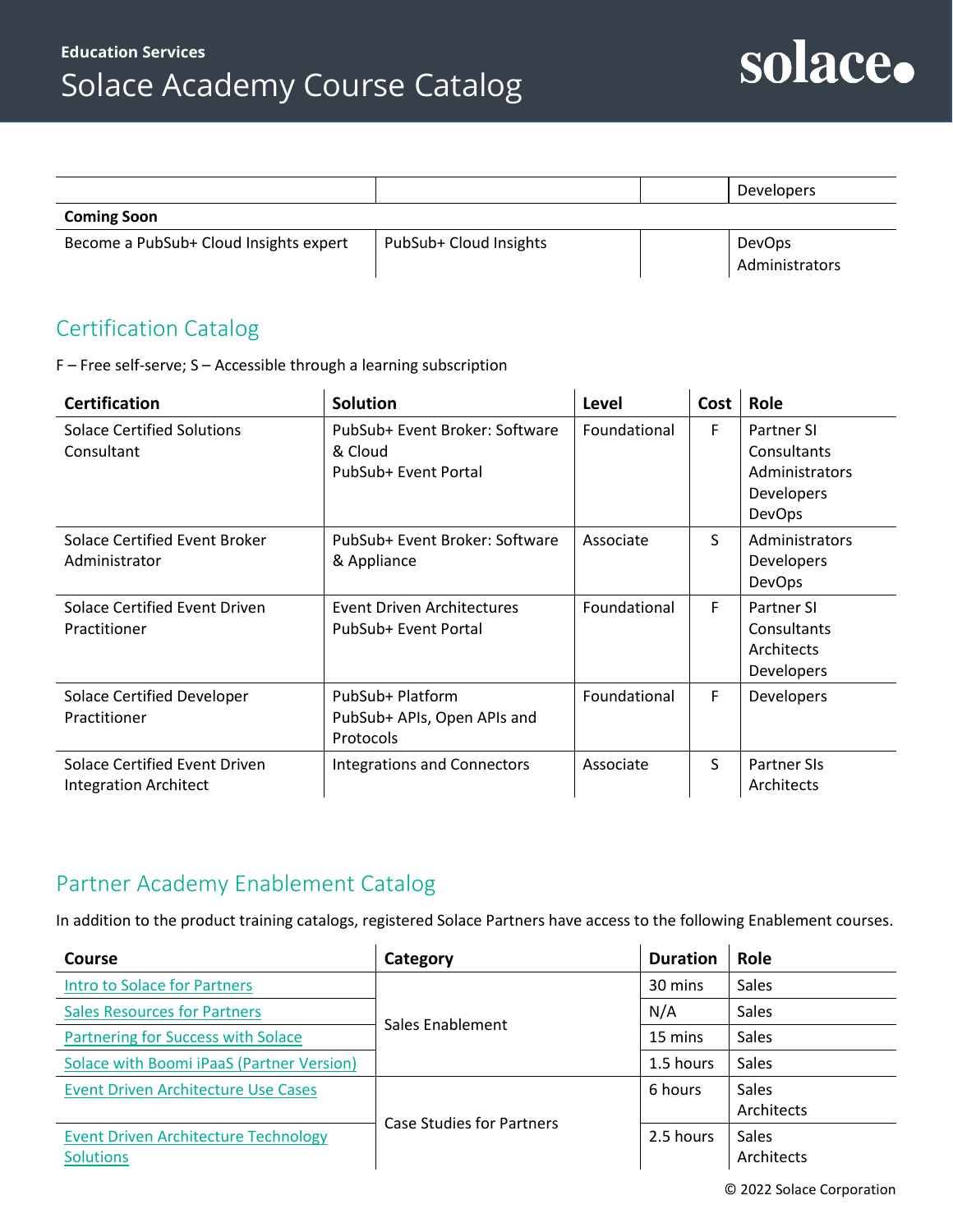## **Education Services** Solace Academy Course Catalog

## solace.

| <b>Partner Success Stories</b>                                           |                           | 1.5 hours | Sales<br>Architects |
|--------------------------------------------------------------------------|---------------------------|-----------|---------------------|
| PubSub+ Event Portal Enablement (Partner<br>Version)                     |                           | 1 hour    | Sales               |
| PubSub+ Cloud Enterprise Security<br><b>Enablement (Partner Version)</b> | <b>Product Enablement</b> | 45 mins   | <b>Sales</b>        |
| PubSub+ Insights Enablement (Partner<br>Version)                         |                           | 50 mins   | <b>Sales</b>        |
|                                                                          |                           |           |                     |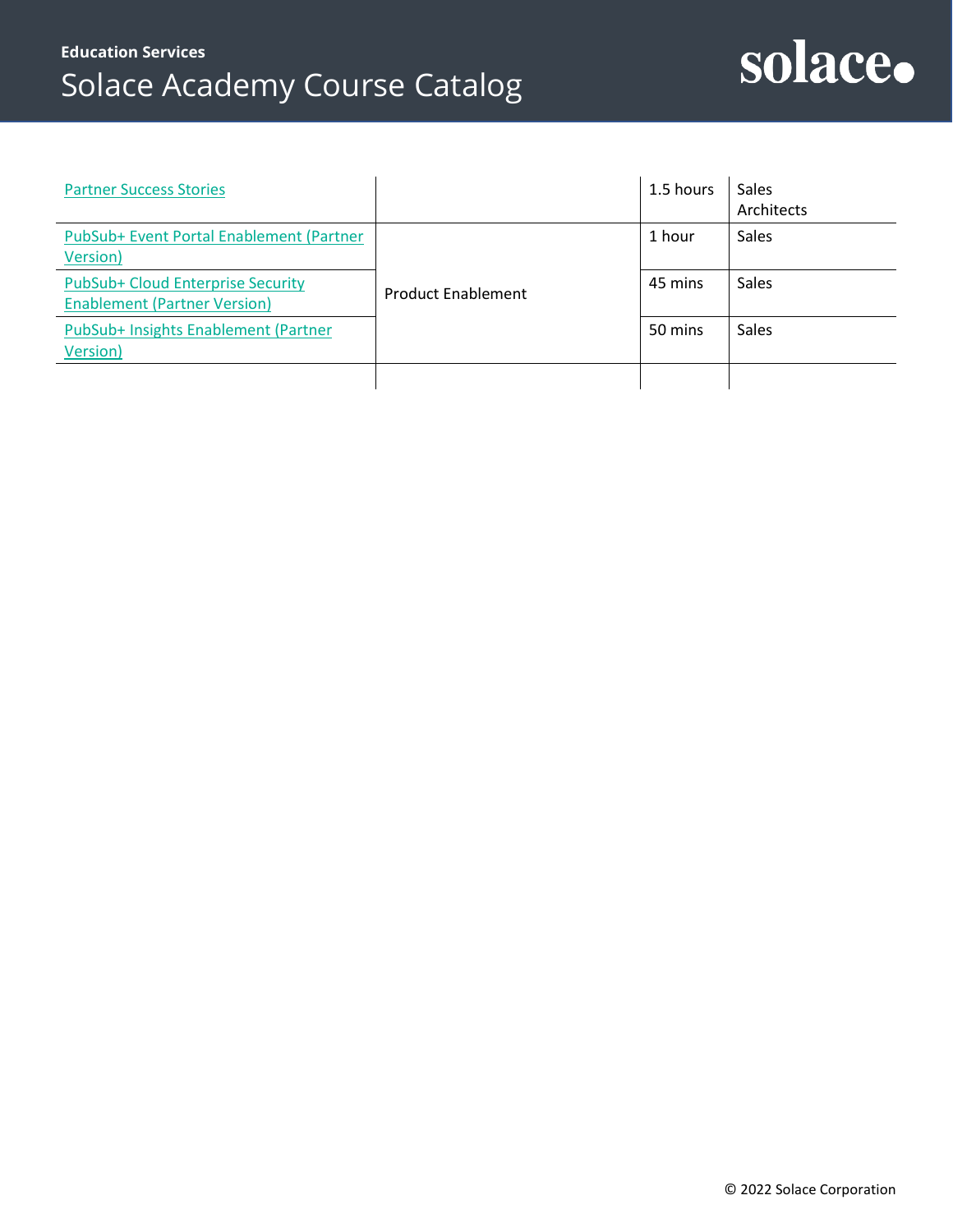## <span id="page-4-0"></span>Solace Essentials

#### **Description**

Foundational training to help you get started with the PubSub+ Platform. Hands-on activities with Event Portal and Event Brokers (software and cloud) will equip you to deploy an event mesh.

#### **Topics**

- Event Driven and Messaging concepts
- Solace fundamental concepts likes, message-vpns, topics, queues, authentication, and authorizations
- Introduction to Event Portal and Designer & Catalog components
- Introduction to Event Brokers: Software & Cloud
- Management basics with PubSub+ Broker Manager and PubSub+ CLI
- Monitoring basics and SEMP overview
- Introduction to Event Mesh

| <b>Delivery Method</b> | <b>Duration</b>                               |
|------------------------|-----------------------------------------------|
| Self-Paced e-Learning  | 2 hours of video lectures + hands-on activity |

#### **Prerequisites**

• None

#### **Certification/Badges**

• Solace Certified Solutions Consultant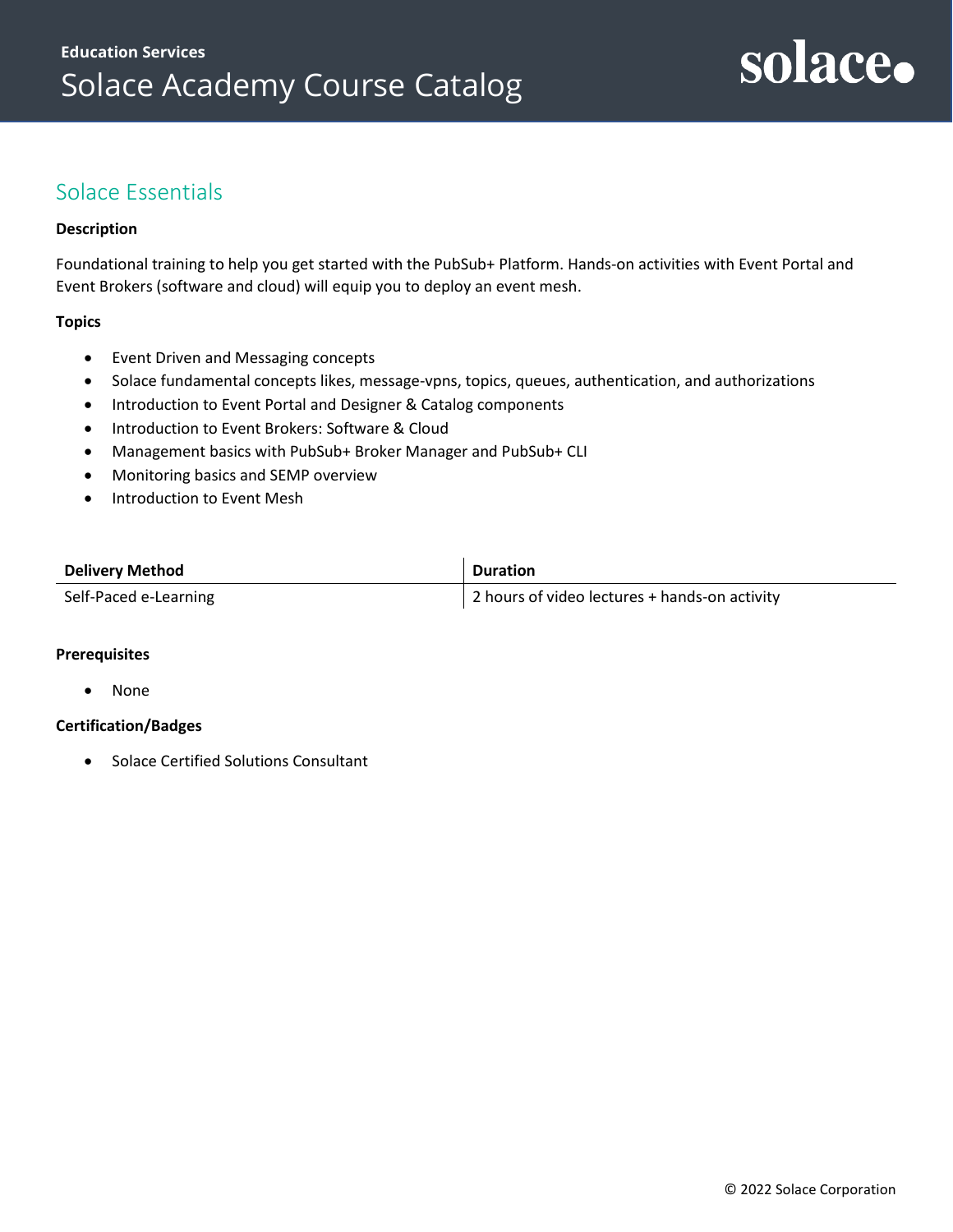## <span id="page-5-0"></span>Monitoring with Solace

#### **Description**

Monitoring is vitally important to ensuring a healthy Solace ecosystem. In this course you'll learn the important information about implementing and maintaining monitoring of your Solace brokers.

#### **Topics**

- What is monitoring
- Components of monitoring
- Who should monitor Solace PubSub+ brokerrs
- Solace monitoring solutions

| <b>Delivery Method</b> | <b>Duration</b>                                |
|------------------------|------------------------------------------------|
| Self-Paced e-Learning  | 1 1 hour of video lectures + hands-on activity |

#### **Prerequisites**

• None

#### **Certification/Badges**

• Solace Monitoring with Solace Certificate

solace.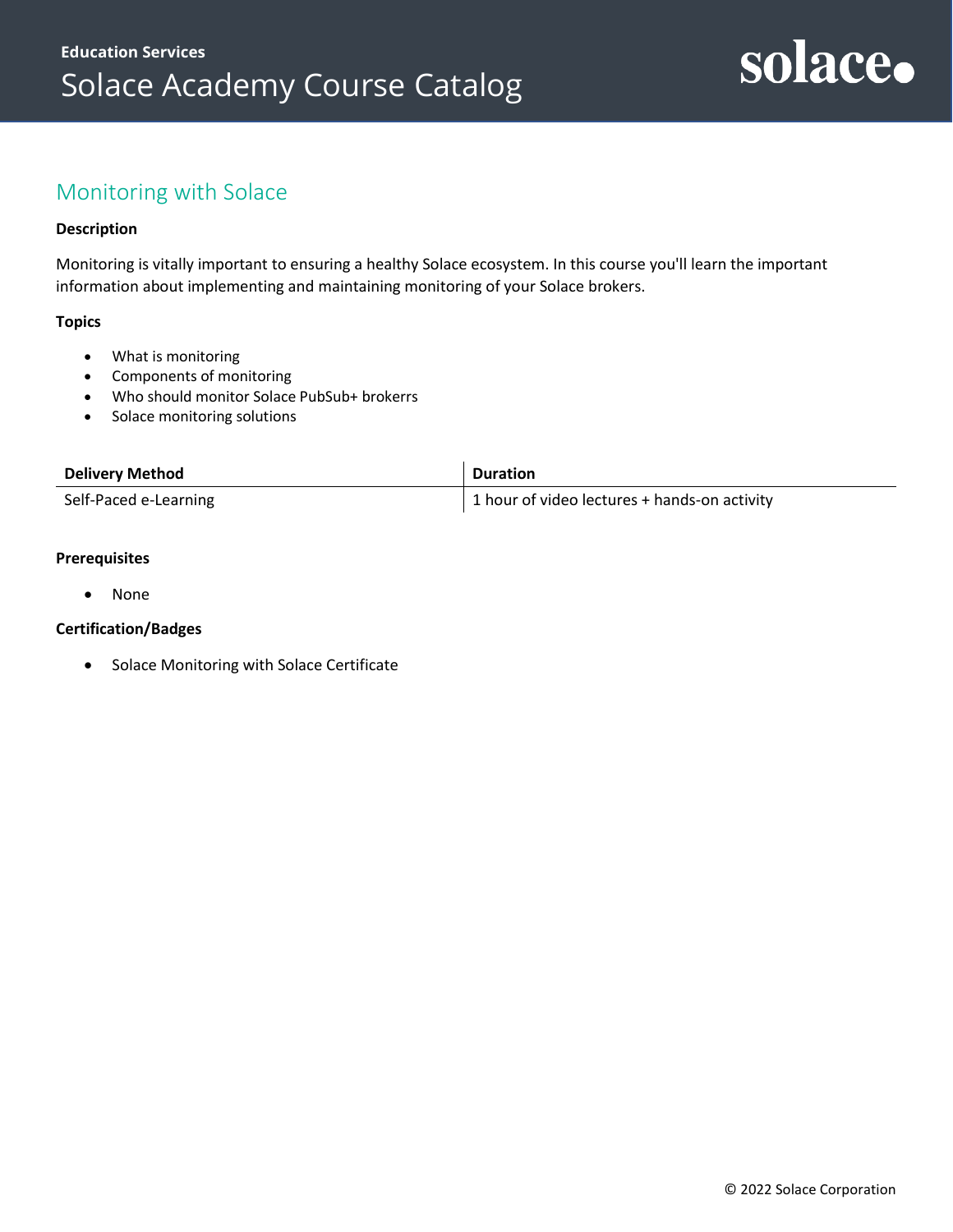### <span id="page-6-0"></span>Solace PubSub+ Cloud Account Management

#### **Description**

Administrating a Solace PubSub+ account is key to ensuring your services run smoothly. You need to be able to manage users, audit user activity and generate API tokens. This course will teach you everything you need to know to successfully manage your PubSub+ Cloud account.

#### **Topics**

- Setting up OpenID SSO for PubSub+ Cloud users
- Manually creating users
- Roles and permissions
- API token management
- Understanding service limits
- Understanding audit logs
- And more

| <b>Delivery Method</b> | <b>Duration</b>                                 |
|------------------------|-------------------------------------------------|
| Self-Paced e-Learning  | 1.5 hours of video lectures + hands-on activity |

#### **Prerequisites**

• None

#### **Certification/Badges**

• Solace PubSub+ Cloud Account Management Certificate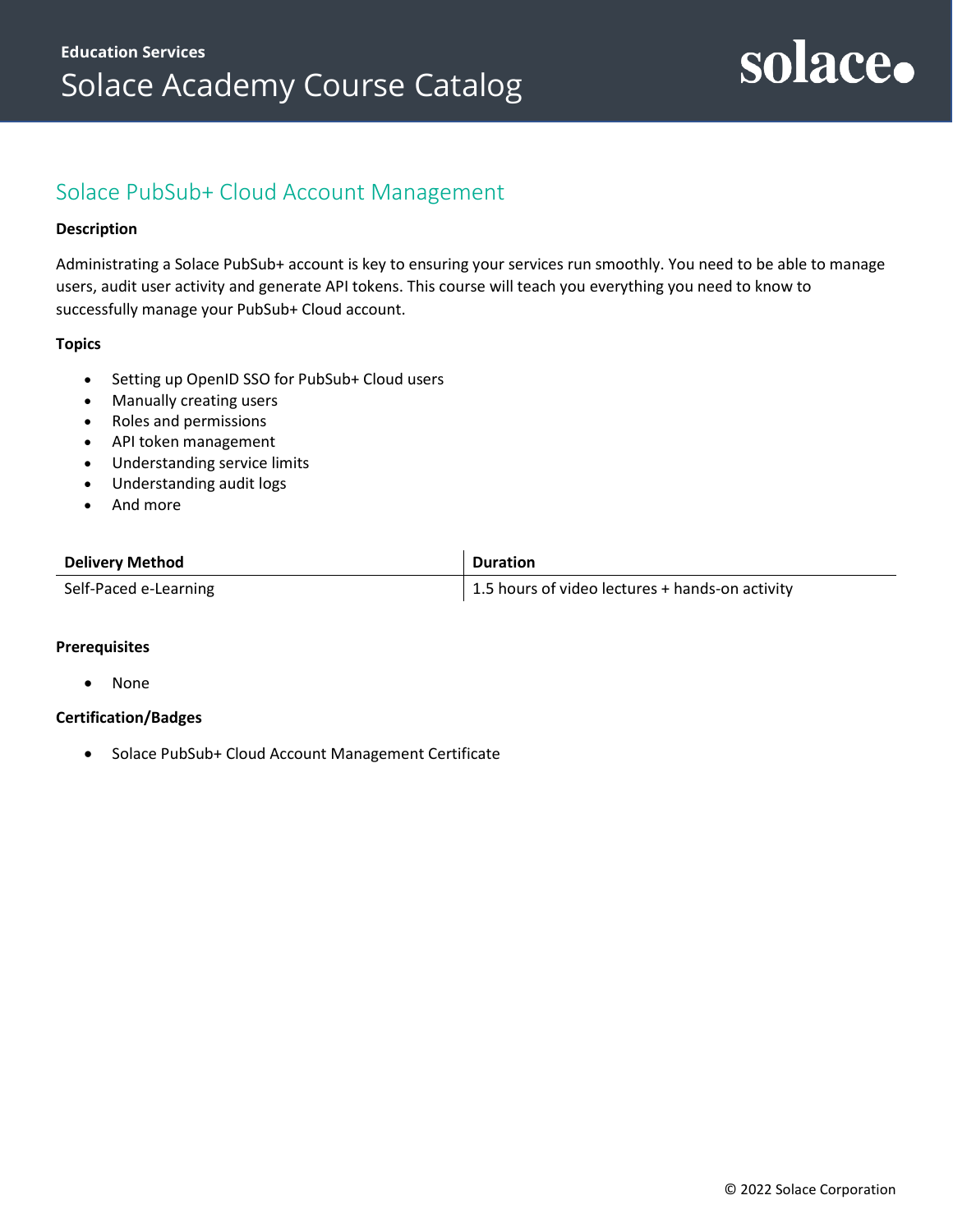### <span id="page-7-0"></span>Solace PubSub+ Cloud Service Management

#### **Description**

The most important component of the PubSub+ Cloud platform is the Cluster Manager. The Cluster Manager is where you handle everything that has to do with event broker services in the Cloud. This course is designed to walk you through all the features available in the Cluster Manager of PubSub+ Cloud.

#### **Topics**

- A tour of the Cluster Manager
- Choosing a Service Class for your event broker services
- Choosing a cloud region for your event broker services
- Creating an event broker service
- Understanding the current state of your event broker services
- Where to get started learning how to connect to your event broker services
- Getting started debugging and testing in PubSub+ Cloud
- Understanding client profiles for client permissions
- Managing your event broker services

| <b>Delivery Method</b> | <b>Duration</b>                                 |
|------------------------|-------------------------------------------------|
| Self-Paced e-Learning  | 2.5 hours of video lectures + hands-on activity |

#### **Prerequisites**

• None

#### **Certification/Badges**

• Solace PubSub+ Cloud Service Management Certificate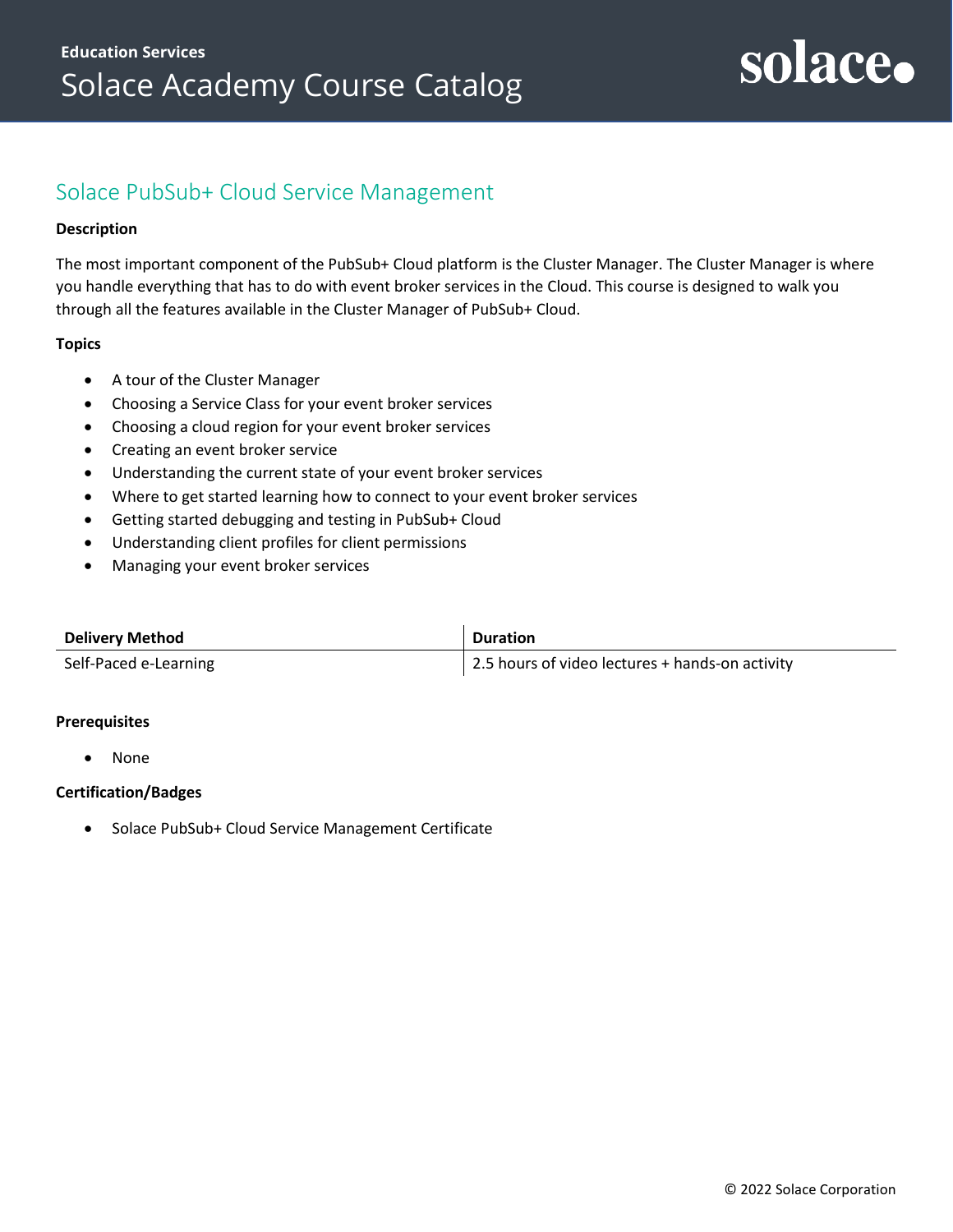## Solace PubSub+ Cloud Mesh Management

#### **Description**

An event mesh is an extremely powerful part of the Solace ecosystem. It provides seamless event distribution across your entire network of brokers, regardless of location, or infrastructure. It takes the concern of message routing away from applications and allows them to focus on more important things. The Solace PubSub+ Cloud Mesh Manager was built to make creating and managing your event meshes a snap, so at Solace Academy we've developed the Solace PubSub+ Cloud Mesh Management course to teach you everything you need to know about event meshes and how to deploy them with Solace PubSub+ Cloud.

#### **Topics**

- Event meshes
- DMR and Event meshes
- Mesh Manager overview
- Creating/updating and deleting an event mesh with mesh manager
- Creating event meshes with the broker manager
- Scanning for new event meshes and event mesh changes
- Understanding event mesh health

| <b>Delivery Method</b> | <b>Duration</b>                                 |
|------------------------|-------------------------------------------------|
| Self-Paced e-Learning  | 2.5 hours of video lectures + hands-on activity |

#### **Prerequisites**

• None

#### **Certification/Badges**

• Solace PubSub+ Cloud Mesh Management Certificate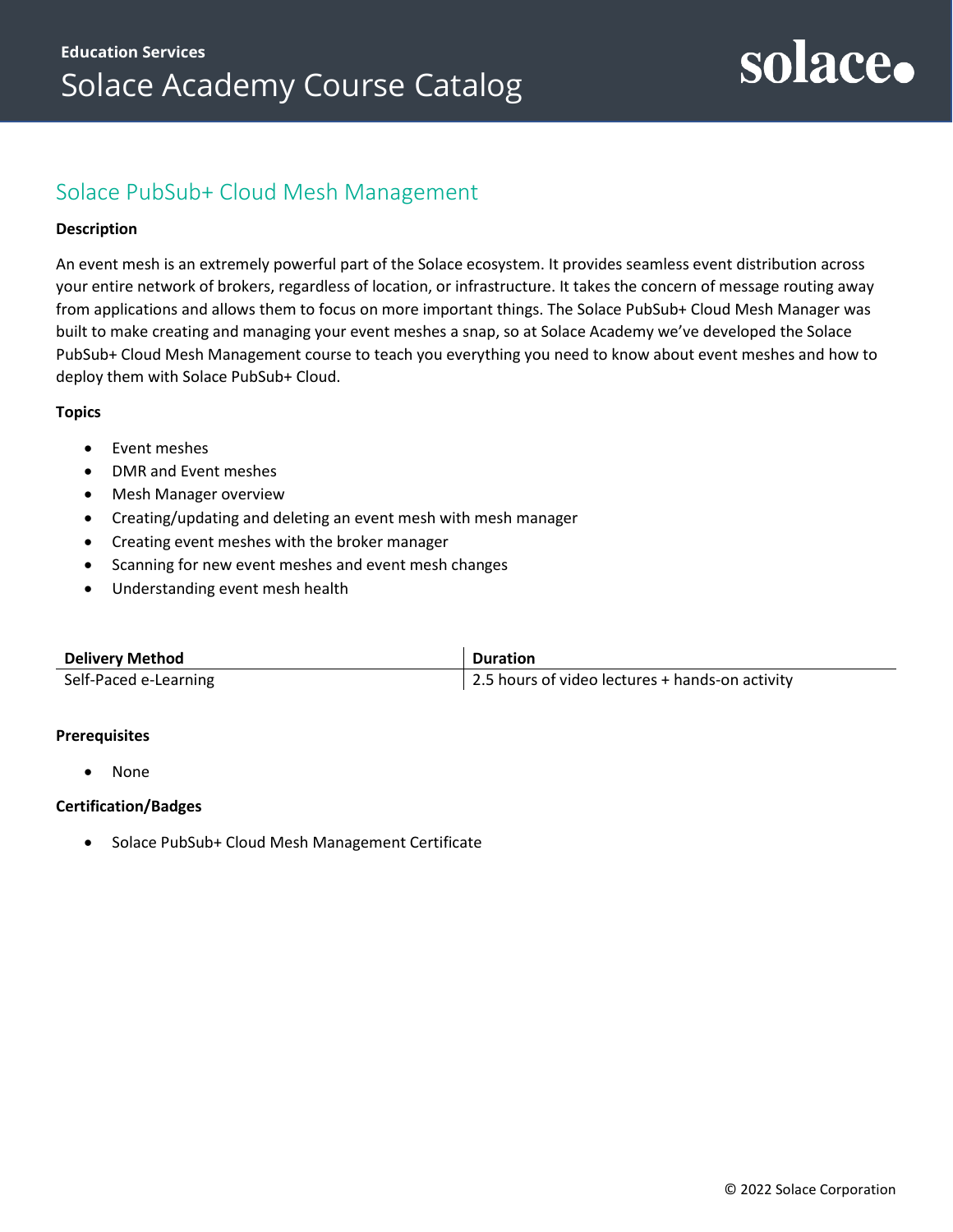## <span id="page-9-0"></span>PubSub+ Event Broker Administration

#### **Description**

This course provides a deep dive into administrating and managing Software and/or Appliance PubSub+ Event Brokers.

#### **Topics**

- Introduction to PubSub+ Platform and messaging concepts
- Solace Message-VPN administration and management
- Topics structures, hierarchy, and best practices
- Client authentication & authorization management, client username, client profiles, ACL profiles
- Direct Messaging features like Shared Subscription and Eliding
- Guaranteed Messaging overview, queue provisioning and management
- Guaranteed Messaging patterns (LVQ, exclusive & non-exclusive queues, message filtering, queue browsing, message replay, DMQ, message expiration, redeliveries, rejection handling, priority-based congestion handling, [optional] JMS Topic Endpoints)
- Guaranteed Messaging resource management
- Messaging promotion and demotion
- Monitoring, Syslog, SEMP, events over the message bus
- High Availability for Software & Appliances
- Disaster Recovery & Replication
- Operational management, backups, upgrades, message-vpn migration
- Static bridges vs Dynamic Message Routing
- [Optional] PubSub+ Appliance network interfaces
- [Optional] PubSub+ Cache overview
- [Optional] REST Messaging administration and configuration
- [Optional] JMS Messaging administration and configuration
- [Optional] SolGeneos Agent for ITRS Monitoring

| <b>Delivery Method</b>                          | <b>Duration</b>                                |
|-------------------------------------------------|------------------------------------------------|
| Self-Paced e-Learning                           | 20 hours of video lectures + hands-on activity |
| Private On-Site/Virtual Instructor-Led Training | 3-days (8-hour day)                            |

#### **Prerequisites**

• [Solace Essentials](#page-4-0) (optional when delivered as instructor-led)

- Solace Certified PubSub+ Event Broker Administrator
- PubSub+ Event Broker Administrator ILT Completion Digital Badge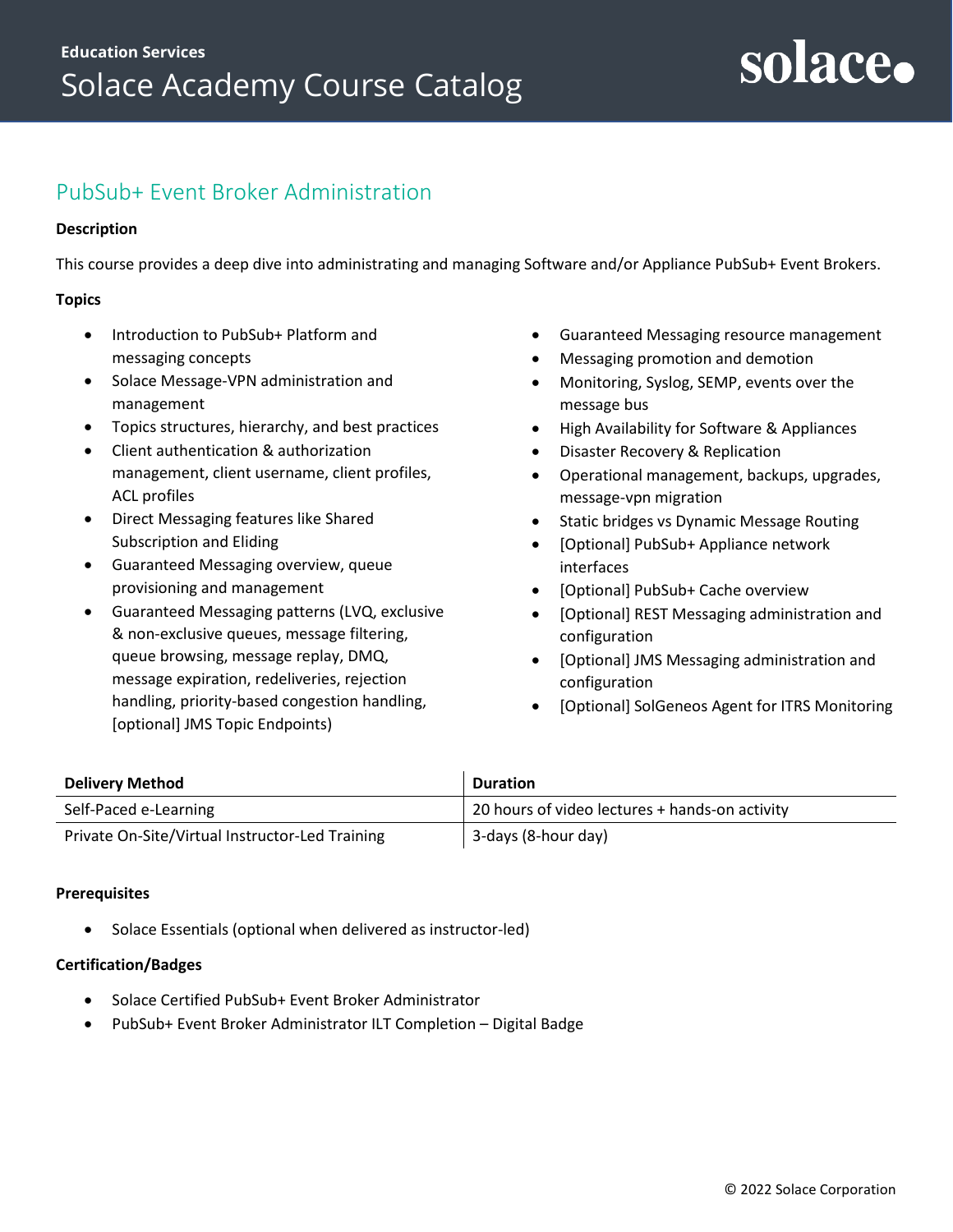## <span id="page-10-0"></span>PubSub+ Development

#### **Description**

This course provides the concepts needed to develop applications that leverage PubSub+ Event Brokers. The course is designed to provide a deep dive on any one PubSub+ API (Java/C/.NET), and optionally can covers an overview of open APIs and Protocols like MQTT, AMQP, REST, and JMS.

#### **Topics**

- Introduction to PubSub+ Platform and messaging concepts
- Solace Message-VPN administration and management
- Topics structures, hierarchy, and best practices
- Client authentication & authorization management, client username, client profiles, ACL profiles
- Direct Messaging features like Shared Subscription and Eliding
- Guaranteed Messaging overview, queue provisioning and management
- Guaranteed Messaging patterns (LVQ, exclusive & non-exclusive queues, message filtering, queue browsing, message replay, DMQ,

message expiration, redeliveries, rejection handling, priority-based congestion handling, [optional] JMS Topic Endpoints)

solace.

- Messaging promotion and demotion
- PubSub+ API overview
- Sending & receiving messages
- Advanced Guaranteed Messaging concepts
- API monitoring and troubleshooting
- API best practices
- [Optional] Message & Structured Data Types
- [Optional] REST Messaging
- [Optional] MQTT Messaging
- [Optional] AMQP Messaging
- [Optional] PubSub+ Cache

| <b>Delivery Method</b>                          | <b>Duration</b>     |
|-------------------------------------------------|---------------------|
| Private On-Site/Virtual Instructor-Led Training | 2-days (8-hour day) |

#### **Prerequisites**

• [Solace Essentials](#page-4-0) (optional when delivered as instructor-led)

- This course does not offer a certification currently, but is planned for Spring 2021
- PubSub+ Developer ILT Completion Digital Badge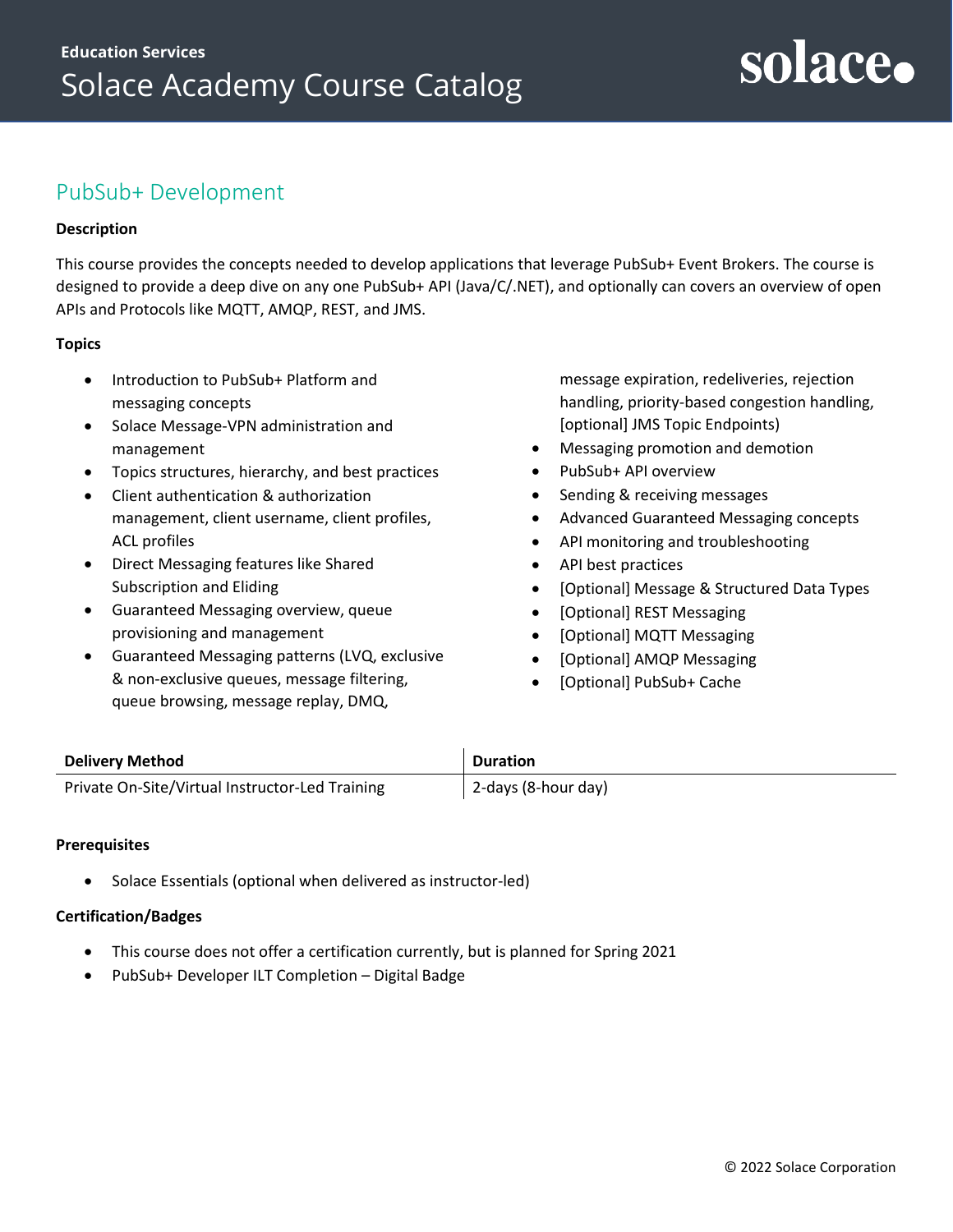### <span id="page-11-0"></span>PubSub+ Cloud Administration

#### **Description**

This course provides a deep dive into administrating and managing PubSub+ Cloud Event Streaming & Management services. The course also covers an overview of other components of PubSub+ Cloud such as Event Portal and Insights monitoring.

#### **Topics**

- Introduction to PubSub+ Platform and messaging concepts
- PubSub+ Cloud fundamentals and event streaming service deployment
- Topics structures, hierarchy, and best practices
- Client authentication & authorization management, client username, client profiles, ACL profiles
- Direct Messaging features like Shared Subscription and Eliding
- Guaranteed Messaging overview, queue provisioning and management
- Guaranteed Messaging patterns (LVQ, exclusive & non-exclusive queues, message filtering, queue browsing, message replay, DMQ, message expiration, redeliveries, rejection

handling, priority-based congestion handling, [optional] JMS Topic Endpoints)

- Guaranteed Messaging resource management
- Messaging promotion and demotion
- High Availability for event streaming services
- Disaster Recovery & Replication
- Static bridges vs Dynamic Message Routing
- Monitoring, Syslog, SEMP, events over the message bus, PubSub+ Insights overview
- Operational management, backups, upgrades, message-vpn migration
- PubSub+ Event Portal overview
- [Optional] REST Messaging administration and configuration
- [Optional] JMS Messaging administration and configuration

| <b>Delivery Method</b>                          | <b>Duration</b>     |
|-------------------------------------------------|---------------------|
| Private On-Site/Virtual Instructor-Led Training | 3-days (8-hour day) |

#### **Prerequisites**

• [Solace Essentials](#page-4-0) (optional when delivered as instructor-led)

- Solace Certified PubSub+ Event Broker Administrator
- PubSub+ Cloud Administration ILT Completion Digital Badge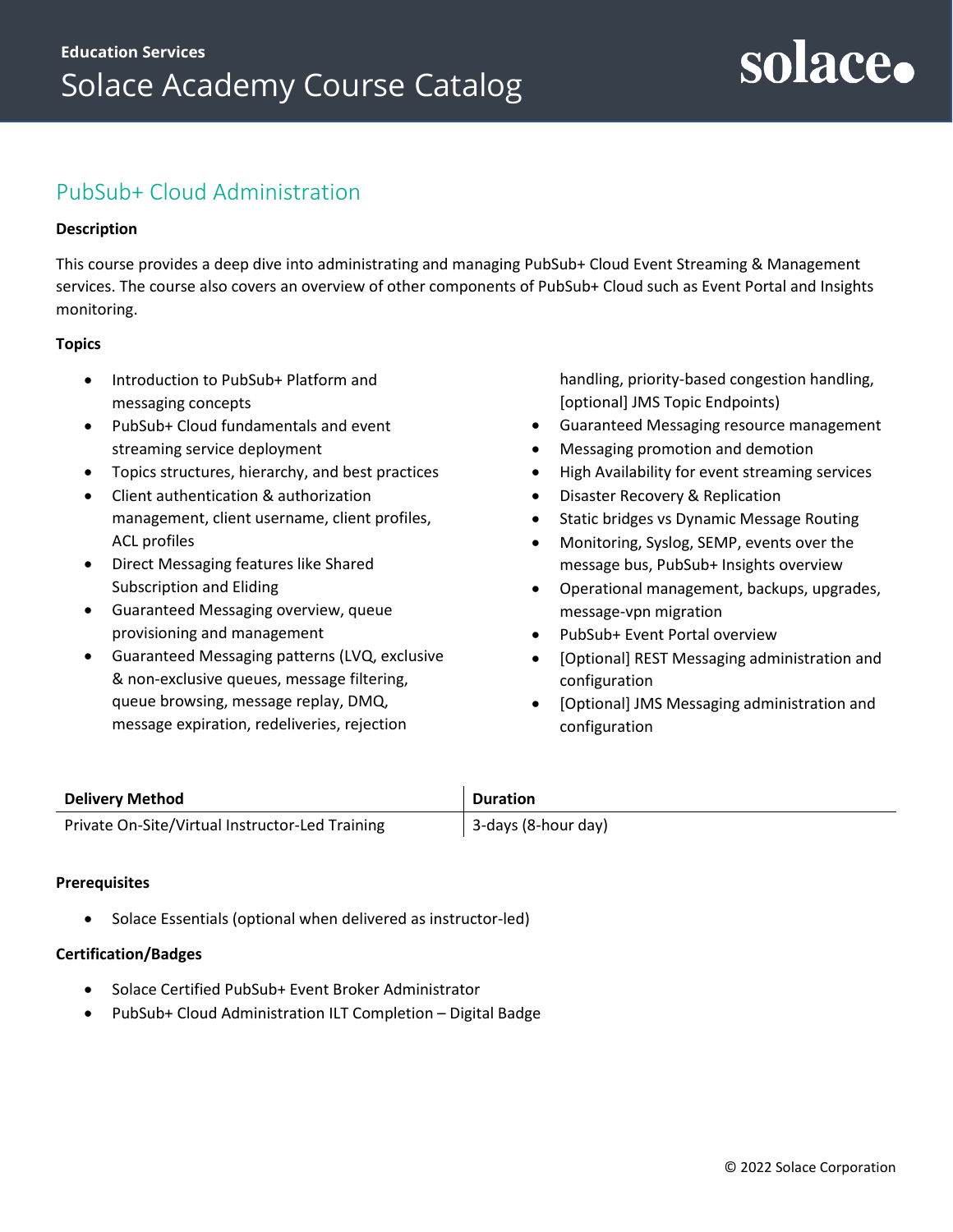### <span id="page-12-0"></span>PubSub+ Development & Administration

#### **Description**

This course provides a deep dive into administrating and managing Software and/or Appliance PubSub+ Event Brokers, along with developing applications using PubSub+ API. It combines topics from both the [PubSub+ Event Broker](#page-9-0)  [Administration](#page-9-0) and the [PubSub+ Development](#page-10-0) courses.

**NOTE:** Optional topics from both these courses are also applicable here.

#### **Topics**

- Introduction to PubSub+ Platform and messaging concepts
- Solace Message-VPN administration and management
- Topics structures, hierarchy, and best practices
- Client authentication & authorization management, client username, client profiles, ACL profiles
- Direct Messaging features like Shared Subscription and Eliding
- Guaranteed Messaging overview, queue provisioning and management
- Guaranteed Messaging patterns (LVQ, exclusive & non-exclusive queues, message filtering, queue browsing, message replay, DMQ, message expiration, redeliveries, rejection

handling, priority-based congestion handling, [optional] JMS Topic Endpoints)

- Guaranteed Messaging resource management
- Messaging promotion and demotion
- High Availability for event streaming services
- Disaster Recovery & Replication
- Static bridges vs Dynamic Message Routing
- Monitoring, Syslog, SEMP, events over the message bus
- Operational management, backups, upgrades, message-vpn migration
- PubSub+ API overview
- Sending & receiving messages
- Advanced Guaranteed Messaging concepts
- API monitoring and troubleshooting
- API best practices

| <b>Delivery Method</b>                          | <b>Duration</b>     |
|-------------------------------------------------|---------------------|
| Private On-Site/Virtual Instructor-Led Training | 4-days (8-hour day) |

#### **Prerequisites**

• [Solace Essentials](#page-4-0) (optional when delivered as instructor-led)

- Solace Certified PubSub+ Event Broker Administrator
- PubSub+ Event Broker Development & Administration ILT Completion Digital Badge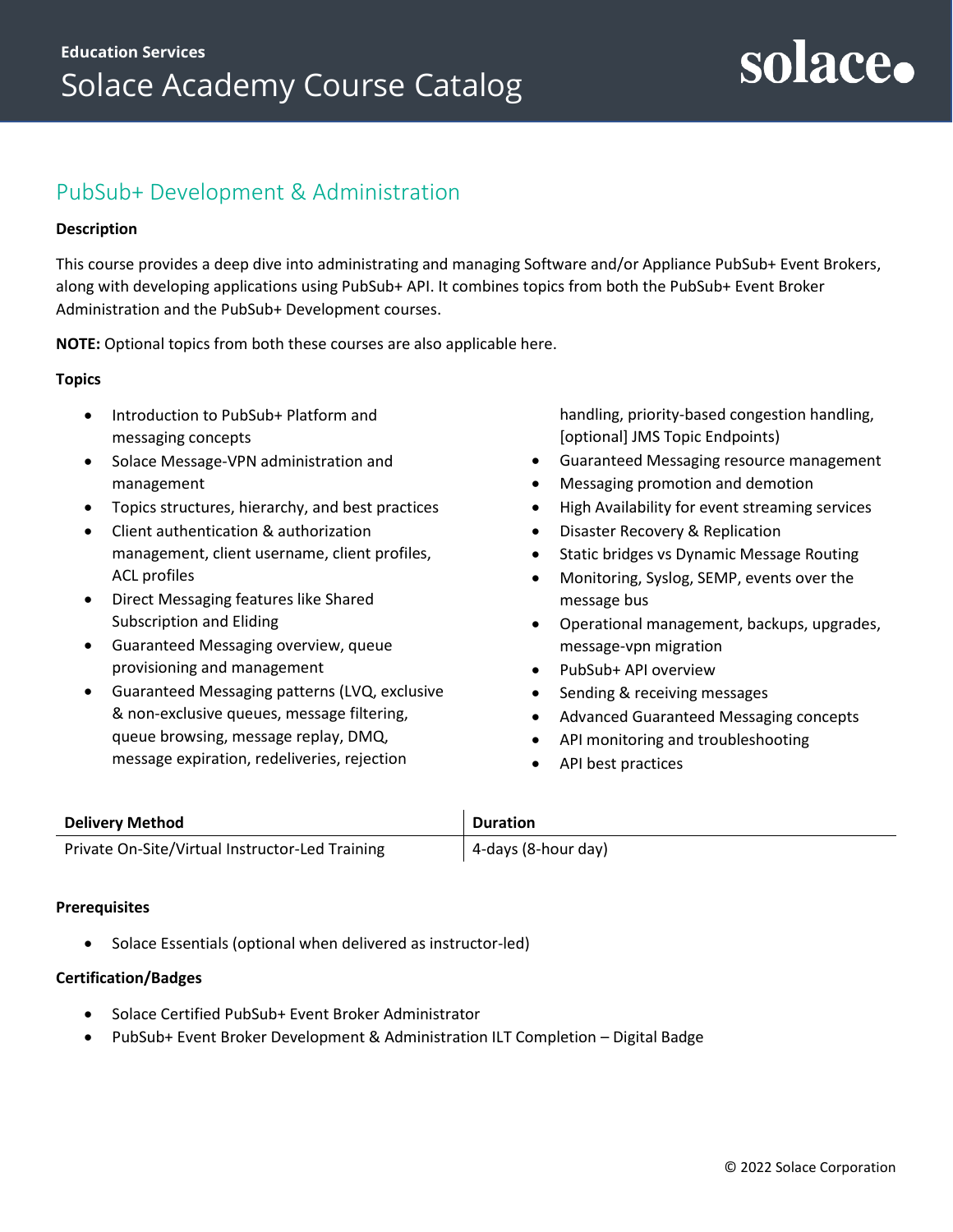## <span id="page-13-0"></span>PubSub+ Cloud Development & Administration

#### **Description**

This course provides a deep dive into administrating and managing Event Streaming & Management services PubSub+ Cloud, along with developing applications using PubSub+ API. The course covers an overview of other components of PubSub+ Cloud such as Event Portal and Insights monitoring. It combines topics from both the [PubSub+ Cloud](#page-11-0)  [Administration](#page-11-0) and the [PubSub+ Development](#page-10-0) courses.

**NOTE:** Optional topics from both these courses are also applicable here.

#### **Topics**

- Introduction to PubSub+ Platform and messaging concepts
- PubSub+ Cloud fundamentals and event streaming service deployment
- Topics structures, hierarchy, and best practices
- Client authentication & authorization management, client username, client profiles, ACL profiles
- Direct Messaging features like Shared Subscription and Eliding
- Guaranteed Messaging overview, queue provisioning and management
- Guaranteed Messaging patterns (LVQ, exclusive & non-exclusive queues, message filtering, queue browsing, message replay, DMQ, message expiration, redeliveries, rejection handling, priority-based congestion handling, [optional] JMS Topic Endpoints)
- Guaranteed Messaging resource management
- Messaging promotion and demotion
- High Availability for event streaming services
- Disaster Recovery & Replication
- Static bridges vs Dynamic Message Routing
- Monitoring, Syslog, SEMP, events over the message bus, PubSub+ Insights overview
- Operational management, backups, upgrades, message-vpn migration
- PubSub+ Event Portal overview
- PubSub+ API Overview
- Sending & receiving messages
- Advanced Guaranteed Messaging concepts
- API monitoring and troubleshooting
- API best practices

| <b>Delivery Method</b>                          | <b>Duration</b>     |
|-------------------------------------------------|---------------------|
| Private On-Site/Virtual Instructor-Led Training | 4-days (8-hour day) |

#### **Prerequisites**

• [Solace Essentials](#page-4-0) (optional when delivered as instructor-led)

- Solace Certified PubSub+ Event Broker Administrator
- PubSub+ Cloud Development & Administration ILT Completion Digital Badge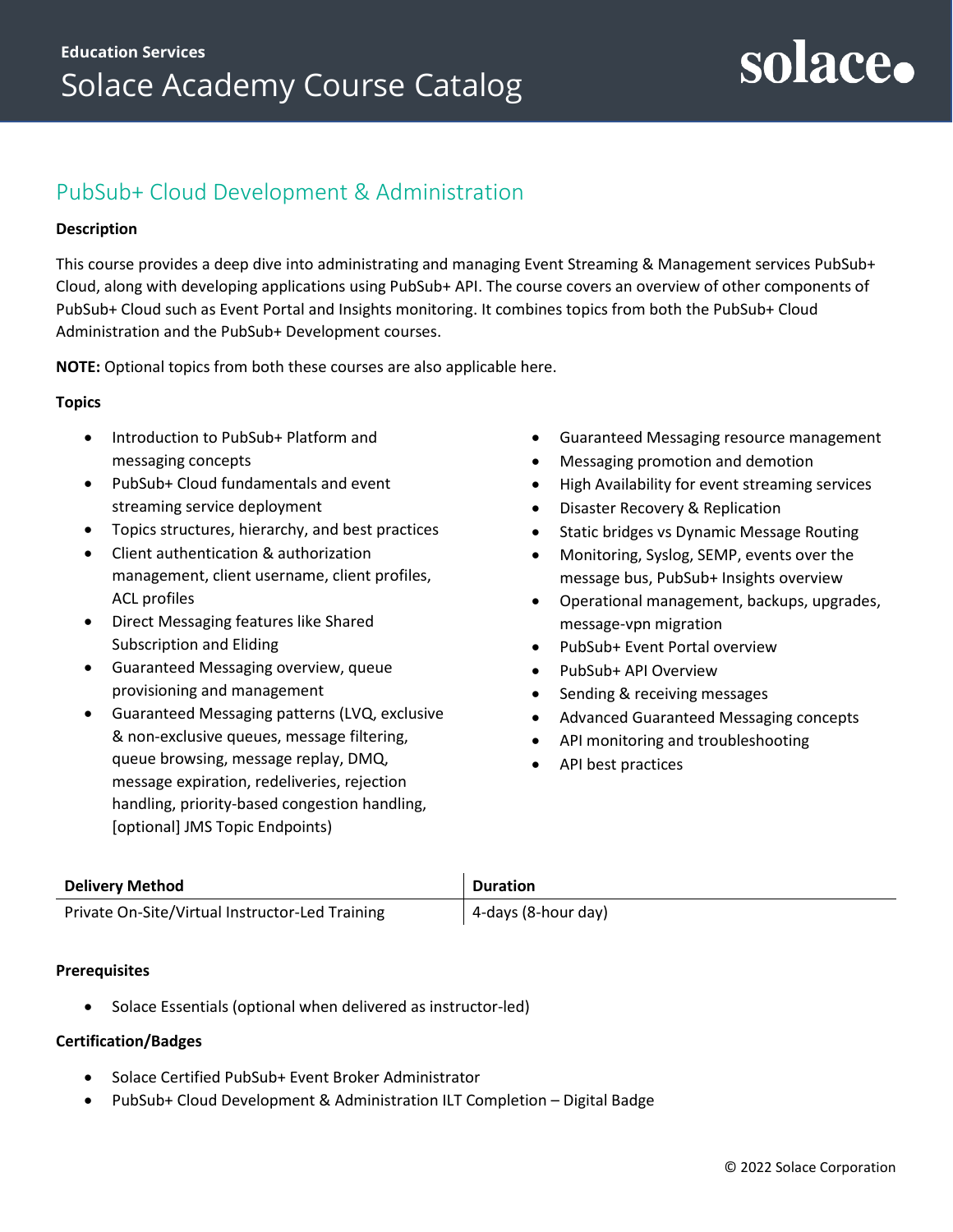## <span id="page-14-0"></span>PubSub+ Architecture

#### **Description**

This course introduces architecting Event Driven solutions for PubSub+ Platform. It covers deep dives into several key areas of the platform such as Event Brokers, Monitoring, and Event Management and Governance.

**NOTE:** this course covers most of topics from the [Event Driven Architecture Foundations](#page-15-0) course. If attendees have already taken that course, then the duration of this architecture training can be condensed to 2-days.

#### **Topics**

- Introduction to PubSub+ Platform and messaging concepts
- Event Driven Architecture (EDA) overview
- Event Driven 6+1 Step Methodology
- Event Driven design pattern walk throughs (Retry, Idempotent Processor, Publish-Subscribe, Deferred Execution, Async Request-Reply, Queue-based Load Levelling, Competing Consumer, Eventual Consistency, Sharding, Command & Query Responsibility Segregation
- Event Driven Microservices overview and patterns (Choreography vs Orchestrations, Saga, RESTful Async Microservices)
- EDA Methodology in practice using real-world use case
- Modeling EDA in Event Portal
- Topics & Taxonomy overview and best practices
- PubSub+ Cloud overview
- PubSub+ Event Brokers overview
- Event Mesh overview and use cases
- Solace Message-VPNs
- Authentication, authorizations, and security

solace.

- Direct Messaging & Guaranteed Messaging
- Guaranteed Messaging Patterns (LVQ, exclusive & non-exclusive queues, message filtering, queue browsing, message replay, DMQ, message expiration, redeliveries, rejection handling, priority-based congestion handling, [optional] JMS Topic Endpoints)
- High Availability overview
- Disaster Recovery & Replication overview
- Static bridges vs Dynamic Message Routing
- Vertical & Horizontal scaling overview
- Capacity Planning overview
- Performance overview
- Monitoring event brokers & services, Insights, PubSub+ Monitor, SEMP, Syslog
- PubSub+ API Overview
- iPaaS with Solace overview and use cases

| <b>Delivery Method</b>                          | <b>Duration</b>     |
|-------------------------------------------------|---------------------|
| Private On-Site/Virtual Instructor-Led Training | 3-days (8-hour day) |

#### **Prerequisites**

• None

#### **Certification/Badges**

• This course does not offer a certification currently, but is planned for Summer 2021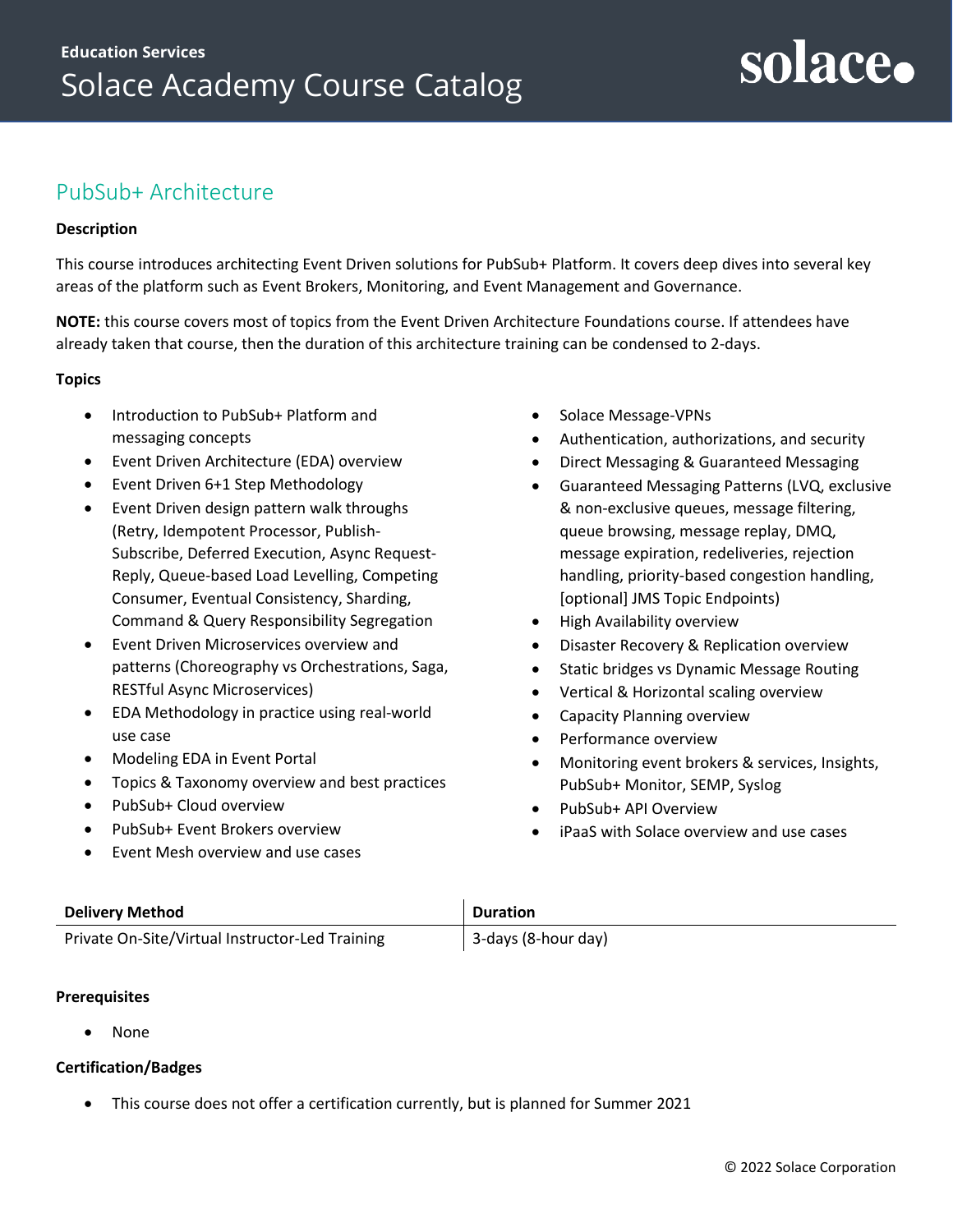### <span id="page-15-0"></span>Event Driven Architecture Foundations

#### **Description**

This course provides architects and developers with the fundamental knowledge and skills to become event driven.

#### **Topics**

- Being Event Driven
- Event Driven Architecture (EDA) overview
- Distributed Computing primer
- Event Driven 6+1 Step Methodology
- Event Driven design pattern walk throughs (Retry, Idempotent Processor, Publish-Subscribe, Deferred Execution, Async Request-Reply, Queue-based Load Levelling, Competing Consumer, Eventual Consistency, Sharding, Command & Query Responsibility Segregation
- Event Driven Microservices overview and patterns (Choreography vs Orchestrations, Saga, RESTful Async Microservices)
- EDA Methodology in practice using real-world use case
- Identifying real-time candidate applications
- Identifying events and microservices
- Modeling microservices in Event Portal
- Topics & Taxonomy overview and best practices
- Event Mesh overview and use cases

| <b>Delivery Method</b>                          | <b>Duration</b>    |
|-------------------------------------------------|--------------------|
| Self-Paced e-Learning                           | 8 hours            |
| Private On-Site/Virtual Instructor-Led Training | 1-day (8-hour day) |

#### **Prerequisites**

• None

#### **Certification/Badges**

• Solace Certified Event Driven Architecture Practitioner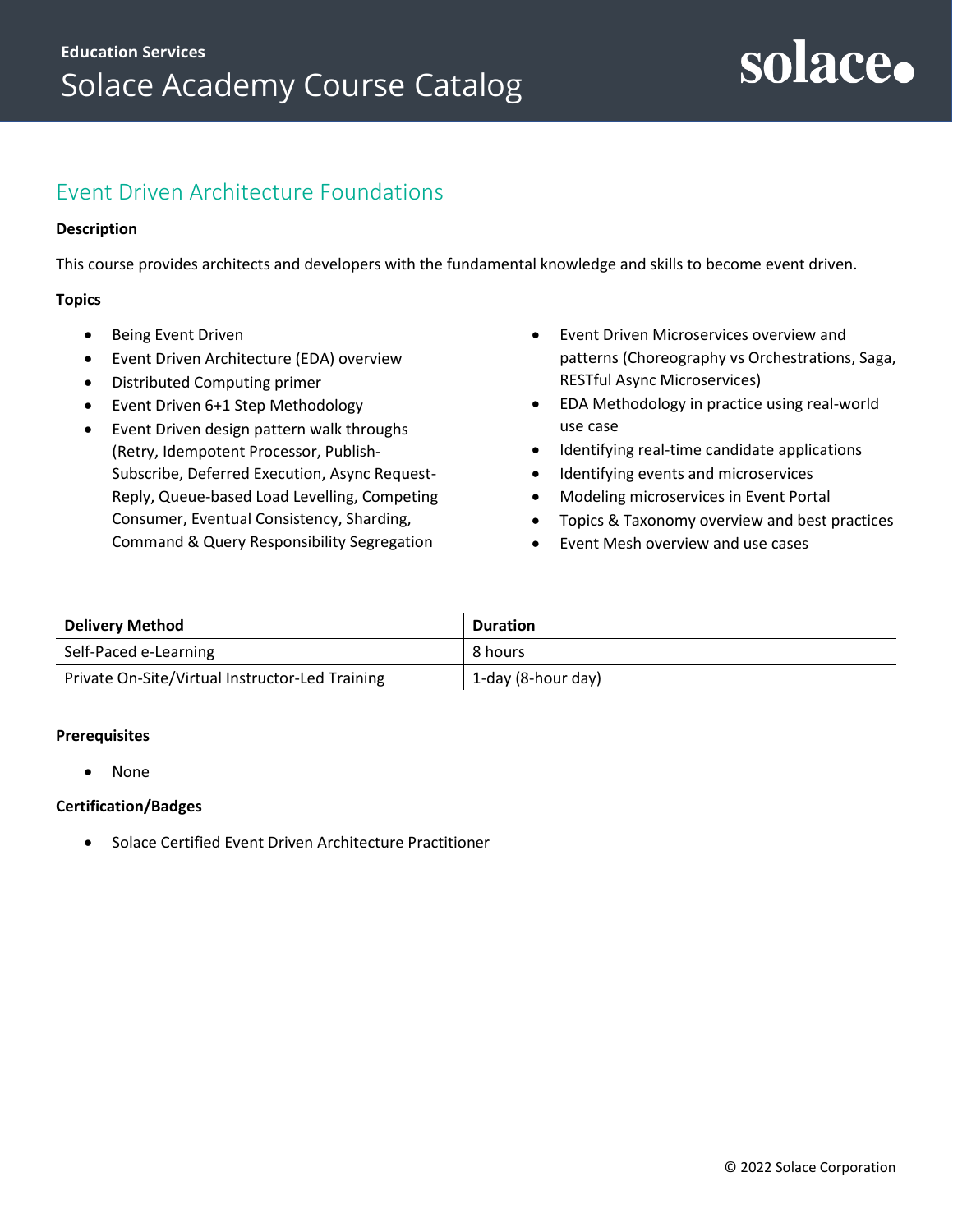## <span id="page-16-0"></span>Solace Partner Training

#### **Description**

This course is designed for Solace Partners who will be managing and administrating Solace infrastructure for other clients and combines topics from several courses. It covers administration, development, and some architecture concepts.

#### **Topics**

- Introduction to PubSub+ Platform and messaging concepts
- Solace Partner use cases and customer stories
- Solace Message-VPN administration and management
- Topics structures, hierarchy, and best practices
- Client authentication & authorization management, client username, client profiles, ACL profiles
- Direct Messaging features like Shared Subscription and Eliding
- Guaranteed Messaging overview, queue provisioning and management
- Guaranteed Messaging patterns (LVQ, exclusive & non-exclusive queues, message filtering, queue browsing, message replay, DMQ, message expiration, redeliveries, rejection handling, priority-based congestion handling, [optional] JMS Topic Endpoints)
- Guaranteed Messaging resource management
- Messaging promotion and demotion
- High Availability for event streaming services
- Disaster Recovery & Replication
- Static bridges vs Dynamic Message Routing
- Monitoring, Syslog, SEMP, events over the message bus
- Operational management, backups, upgrades, message-vpn migration
- PubSub+ API overview
- Sending & receiving messages
- API monitoring and troubleshooting
- API best practices
- PubSub+ Connectors
- Hybrid Cloud overview and use cases
- Solace with Boomi
- Solace with SAP

| <b>Delivery Method</b>                          | <b>Duration</b>     |
|-------------------------------------------------|---------------------|
| Private On-Site/Virtual Instructor-Led Training | 5-days (8-hour day) |

#### **Prerequisites**

• None

- This course does not offer a certification but covers knowledge tested in other certifications
- Solace Certified Solutions Consultant
- Solace Certified Event Broker Administrator
- Solace Partner ILT Completion Digital Badge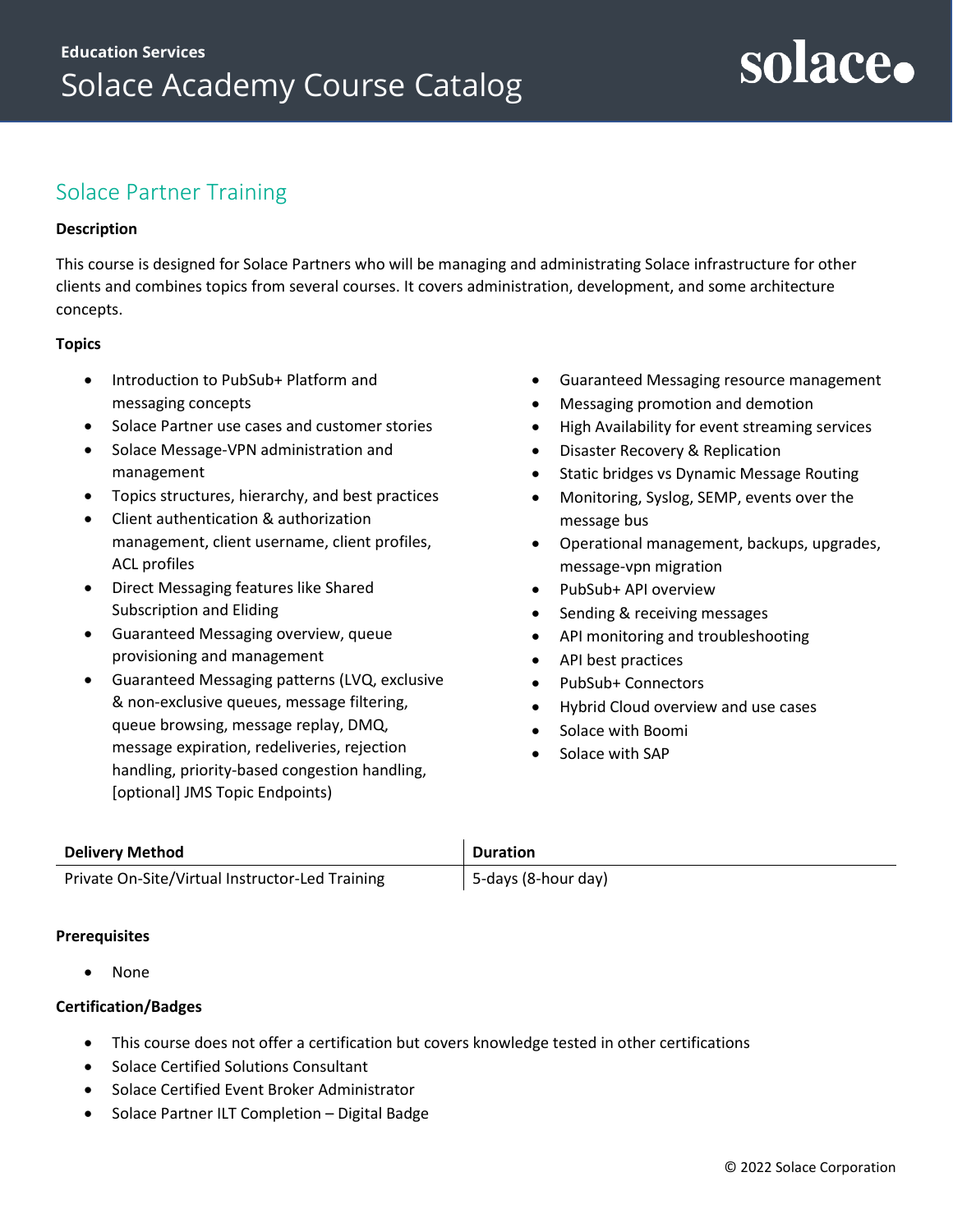### <span id="page-17-0"></span>Intro to Solace for Partners

#### **Description**

Chris Wolski, VP Product Marketing at Solace, shares our perspective of where we fit in the digital tech stack and digital transformation priorities of your customers and prospects, in order to help you decide, when, where, and how to recommend Solace technology.

#### **Contents**

- What we do
- Why that's important
- Who we are
- Platform overview
- Customer examples

Customer sales presentation slide packs also included with course.

| <b>Delivery Method</b> | <b>Duration</b> |
|------------------------|-----------------|
| Self-Paced e-Learning  | 30 mins         |

### <span id="page-17-1"></span>Sales Resources for Partners

#### **Description**

Key sales collateral for partners to use for presenting and positioning Solace with customers and prospects. Sales decks are updated every 2-3 months.

- Solace PoV Sales Deck
- Customer Snapshots
- Intro to PubSub+ Platform Deck
- PubSub+ Cloud Platform Decks
- PubSub+ Platform Deep-Dive Deck
- Comparing EDA Platforms
- PubSub+ Platform Brochure (US Letter)

| <b>Delivery Method</b> | Duration |
|------------------------|----------|
| Self-Paced e-Learning  | N/A      |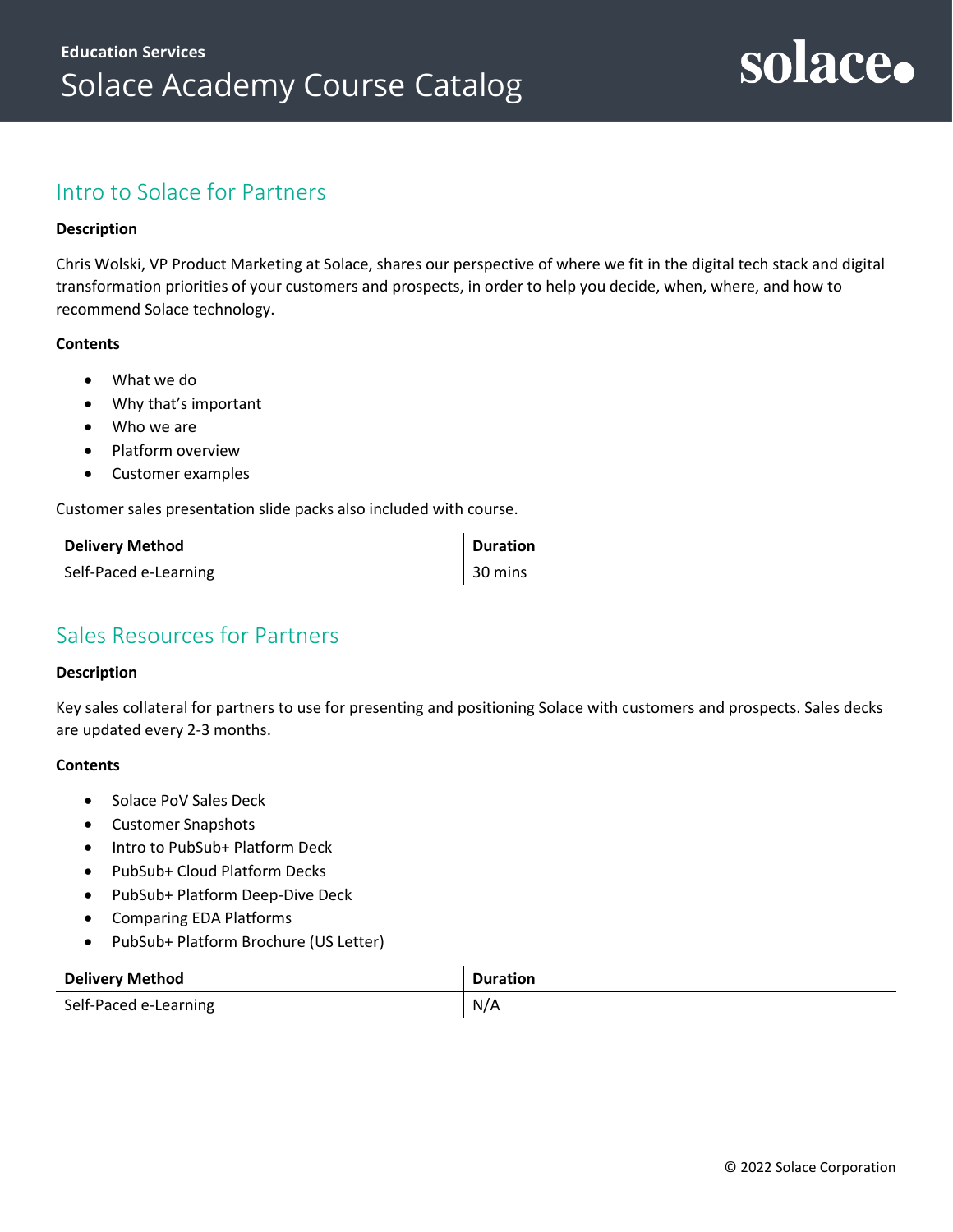### <span id="page-18-0"></span>Partnering for Success with Solace

#### **Description**

Hear from Paul Fitzpatrick, Solace's Chief Business Development Officer, as he outlines new ways partners can earn, learn, and grow their business as a Solace partner. Then our Partner Enablement Director, Peter Malandra, will provide an overview of our Lead Referral Program and instructions on how to register a lead.

#### **Contents**

- Partnering at Solace
- Solace Partner Lead Referral Program Overview
- Meet our System Integrators
- Meeting our Technology Providers

| <b>Delivery Method</b> | <b>Duration</b> |
|------------------------|-----------------|
| Self-Paced e-Learning  | 30 mins         |

## <span id="page-18-1"></span>Solace with Boomi iPaaS (Partner Version)

#### **Description**

This course is designed to help educate you on what an iPaaS is, why the Boomi iPaaS is so popular right now, and how Solace can help make it better.

- iPaaS basics
- Boomi basics
- Boomi VP
- Solace/Boomi JVP
- How Solace and Boomi integrate
- Solace connector now and future
- Co-deployment Reference Architectures
- How to get enabled

| <b>Delivery Method</b> | <b>Duration</b> |
|------------------------|-----------------|
| Self-Paced e-Learning  | 1.5 hours       |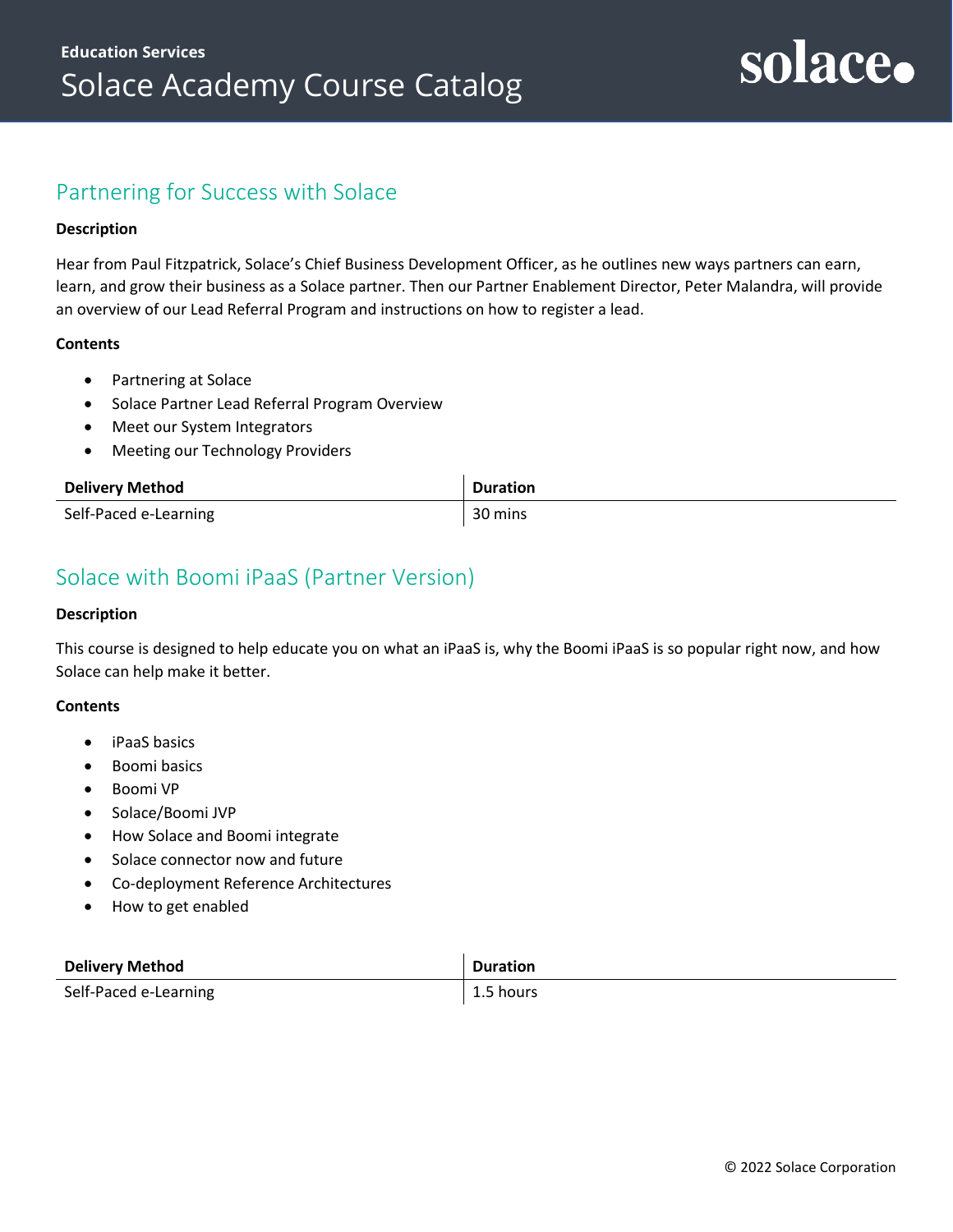### <span id="page-19-0"></span>Event Driven Architecture Use Cases

#### **Description**

Discover how leading companies in a variety of industries are using EDA to underpin their digital transformations.

- Financial Services
	- o Capital Markets Journey Through Event Driven Data | RBC Capital Markets
	- o Standard Chartered Banks' EDA Journey with Sugata Sarkar Part 1
	- o Standard Chartered Banks' EDA Journey Part 2
- **Pharmaceuticals** 
	- o Product mindset for APIs & Events with Roche
- CPG
	- o Unilever's Virtual Ocean Control Tower
- Partners & SIs
	- o Unlock Critical SAP Data and Extend Your Business Capabilities
	- o Distributing Events in the Real World | Wipro Limited
- Telecom
	- o Re-imagining Telco Technology and Operating Architecture | TPG Telecom / Vodafone
	- o Improving Digital Touch Point Customer Experience | The XL Axiata Journey
- **Transportation** 
	- o Modernizing the US National Airspace System with EDA and Asynchronous Messaging
- **Other** 
	- o Embracing the Event Driven Future The Hong Kong Jockey Club
	- o EDA for a New Decentralized and Distributed Data Economy | Ecosteer

| <b>Delivery Method</b> | <b>Duration</b> |
|------------------------|-----------------|
| Self-Paced e-Learning  | 6 hours         |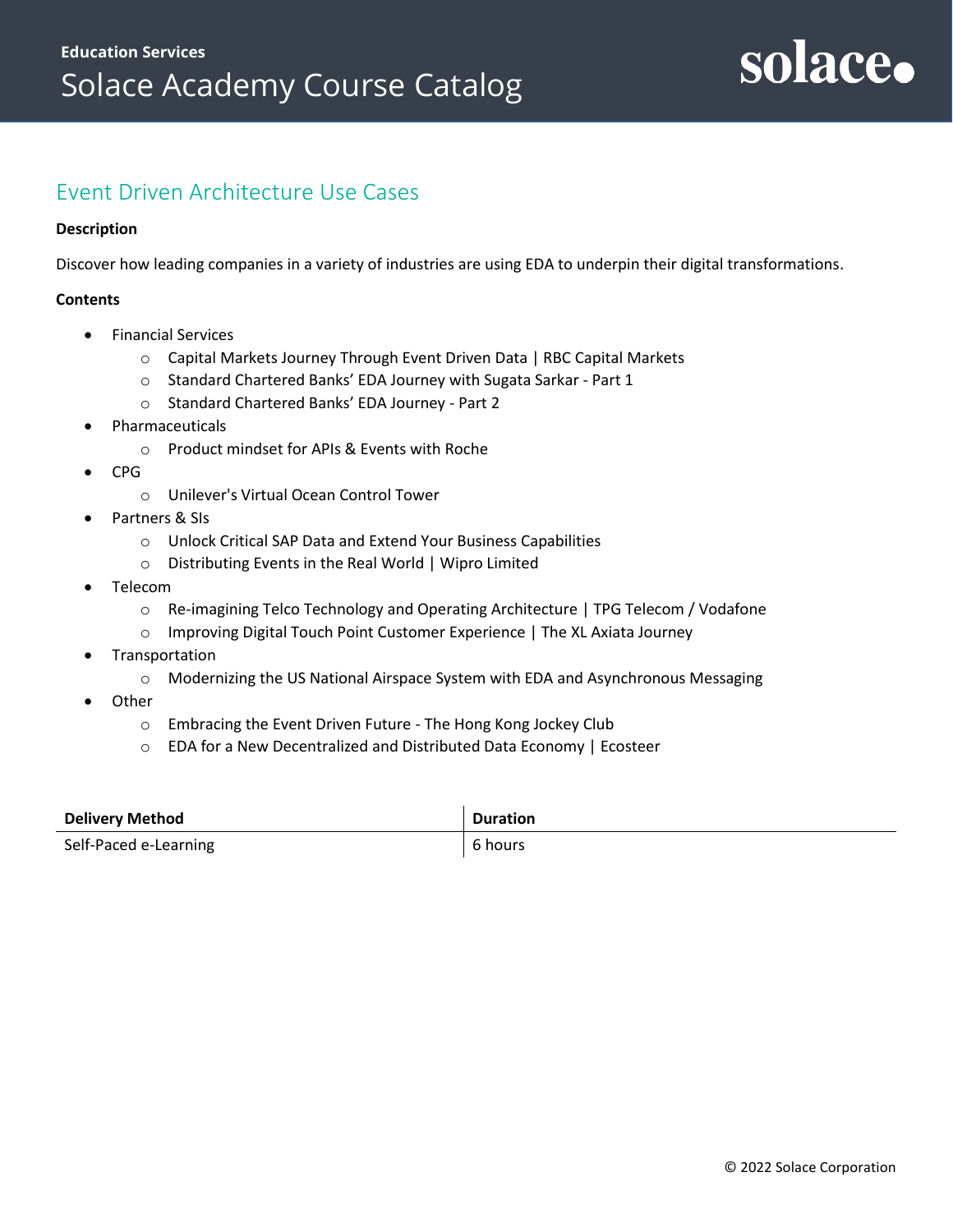## <span id="page-20-0"></span>Event Driven Architecture Technology Solutions

#### **Description**

Learn about the technology solutions and services that can help you implement, plan, and manage your event-driven journeys.

#### **Contents**

- SAP's Journey Towards EDA
- Powering Your Event-Driven Enterprise with PubSub+ Platform: The IKEA experience
- Event-Driven Integrations at the heart of our iPaaS strategy with Boomi and Solace
- Liberate your Event-Driven Architecture (BCC)
- 8 Lessons Learned Deploying Event-Driven Enterprise Applications | Accenture

| <b>Delivery Method</b> | <b>Duration</b> |
|------------------------|-----------------|
| Self-Paced e-Learning  | 2.5 hours       |

### <span id="page-20-1"></span>Partner Success Stories

#### **Description**

Success stories as presented by our select partners.

- NEC Partner Success
- Adaptris Partner Success
- Accenture Partner Success

| <b>Delivery Method</b> | <b>Duration</b> |
|------------------------|-----------------|
| Self-Paced e-Learning  | $1.5$ hours     |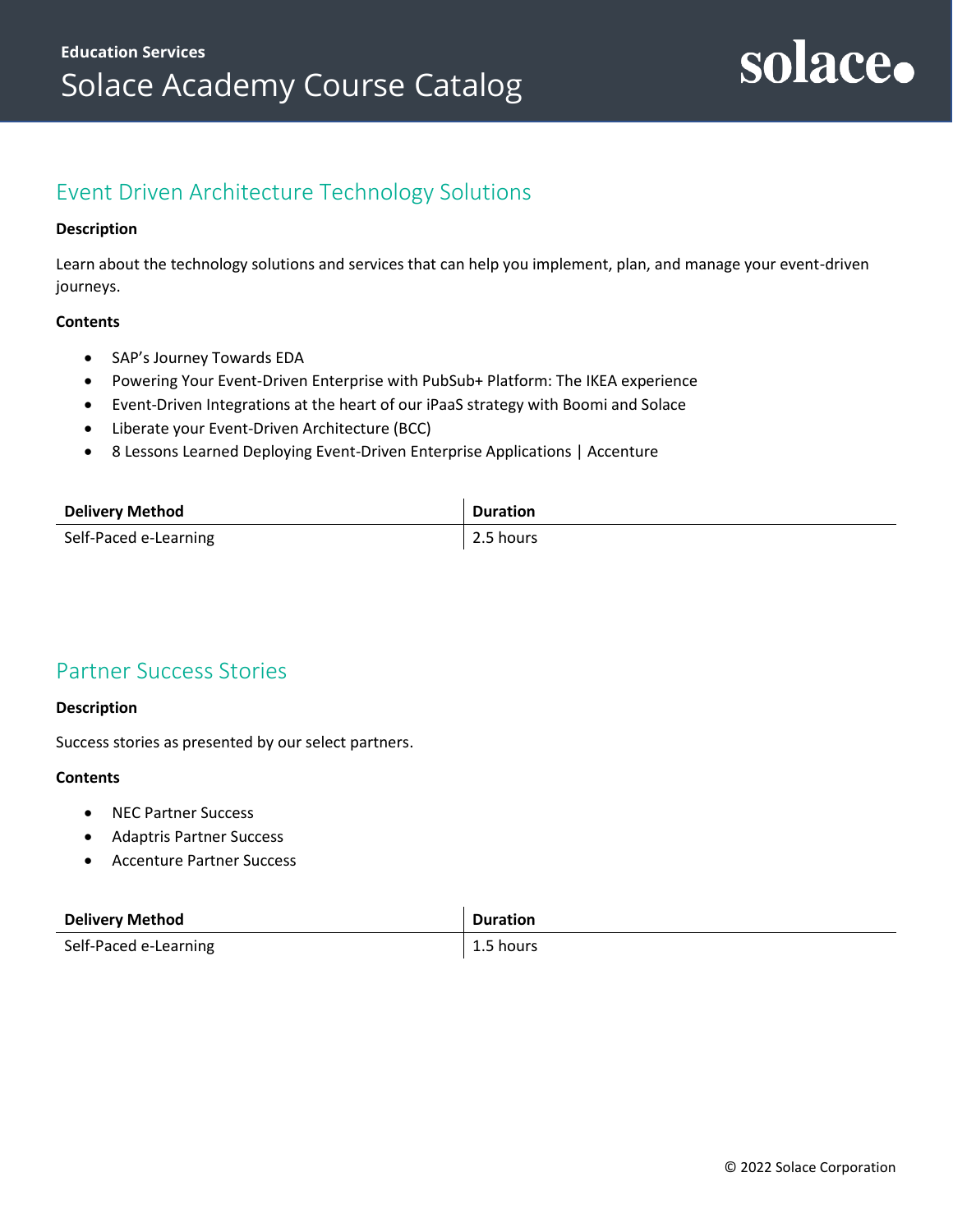## <span id="page-21-0"></span>PubSub+ Event Portal Enablement (Partner Version)

#### **Description**

This course is designed to enable Solace's Partner on PubSub+ Event Portal with the positioning, capabilities and pitch.

#### **Contents**

- Introduction
- Demo
- Target Market
- New Approach for Presenting
- Product Overview Pitch
- Product Capabilities
- Free Trial
- User Feedback
- Competitive Landscape
- FAQ
- Services for Event Portal

| <b>Delivery Method</b> | <b>Duration</b> |
|------------------------|-----------------|
| Self-Paced e-Learning  | 1 hour          |

### <span id="page-21-1"></span>PubSub+ Cloud Enterprise Security Enablement (Partner Version)

#### **Description**

This course is designed to enable you on important security concepts, features, and architecture for the PubSub+ Cloud Platform.

- VPC Isolation
- Customer Data Protection
- System Security
- Operational Procedures
- GDPR & Compliance
- Business Continuity
- PubSub+ Cloud Security Architecture

| <b>Delivery Method</b> | <b>Duration</b> |
|------------------------|-----------------|
| Self-Paced e-Learning  | 45 mins         |